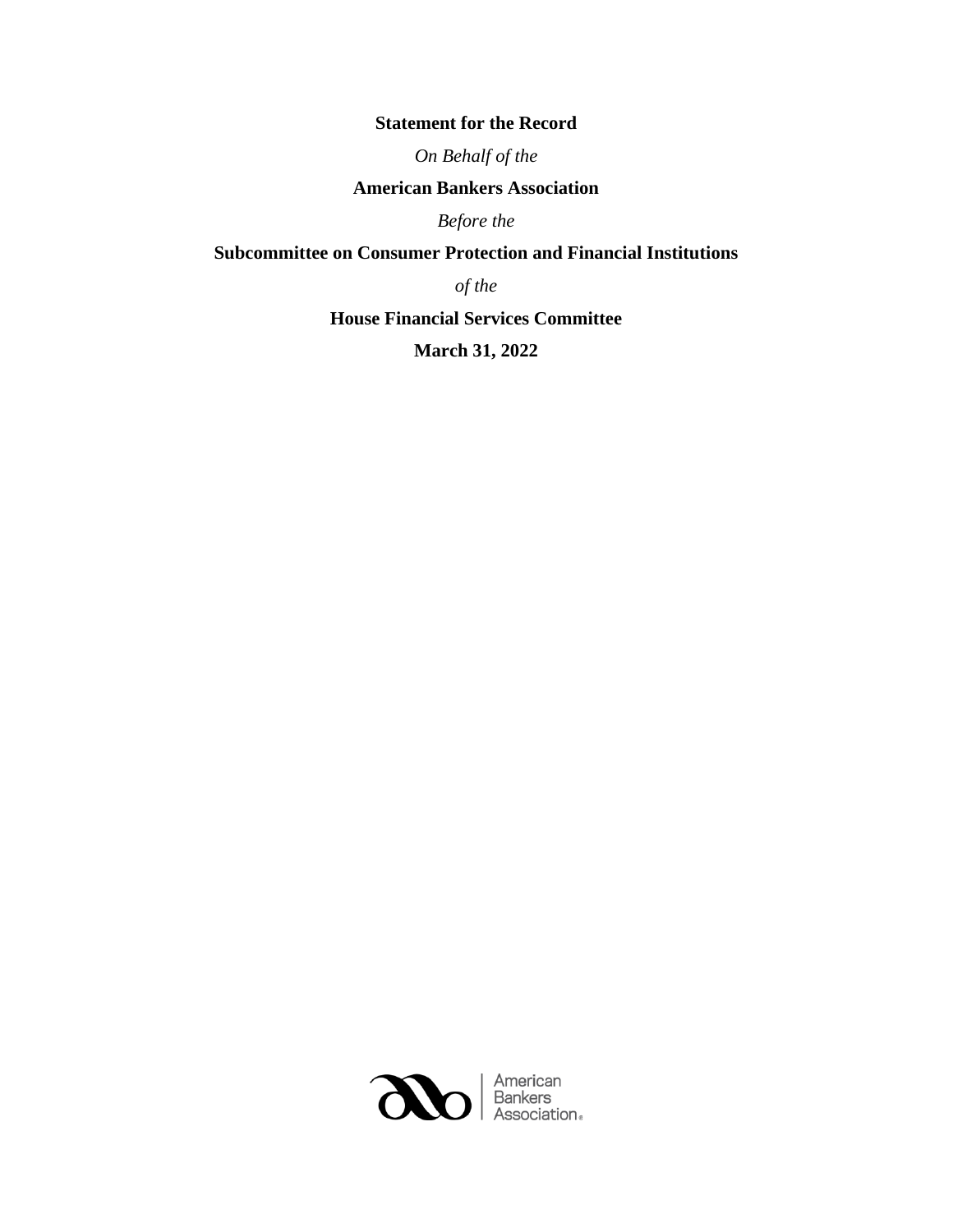#### **Statement for the Record**

*On Behalf of the*

**American Bankers Association**

*Before the*

### **Subcommittee on Consumer Protection and Financial Institutions**

*of the* 

#### **House Financial Services Committee**

**March 31, 2022**

Chairman Perlmutter, Ranking Member Luetkemeyer, and distinguished Members of the Subcommittee, the American Bankers Association<sup>1</sup> (ABA) appreciates the opportunity to submit a statement for the record for today's hearing examining overdraft protection services.

ABA has long advocated for regulatory policies that ensure consumers have a wide range of options within the regulated banking industry to meet emergency expenses and to help customers address misalignments in deposits and payments. Consumers should be able to choose from revolving credit, installment loans, single payment loans, and overdraft protection services.

Overdraft protection services are an important source of liquidity for many Americans. With access to overdraft protection, bank customers can have confidence that they can pay their rent or utility bill, thereby avoiding late fees, a utility shut-off, or even eviction. For customers living paycheck to paycheck, access to overdraft provides significant value. The average transaction amount paid into overdraft was \$198 in 2019, according to the research firm Curinos.<sup>2</sup> Unsurprisingly, 9 in 10 consumers (89%) find their bank's overdraft protection valuable, according to a February 2022 national survey by Morning Consult.<sup>3</sup>

<sup>&</sup>lt;sup>1</sup> The American Bankers Association is the voice of the nation's \$23.7 trillion banking industry, which is composed of small, regional and large banks that together employ more than 2 million people, safeguard \$19.7 trillion in deposits and extend nearly \$11.2 trillion in loans.

<sup>2</sup> Curinos, *Competition Drives Overdraft Disruption* 8 (2021), [https://curinos.com/insights/competition-drives](https://curinos.com/insights/competition-drives-overdraft-disruption/)[overdraft-disruption/.](https://curinos.com/insights/competition-drives-overdraft-disruption/)

<sup>3</sup> Press Release, Am. Bankers Ass'n, *ABA Unveils New Consumer Polling Data on Major Bank Policy Issues at 2022 Washington Summit* (Mar. 8, 2022)[, https://www.aba.com/about-us/press-room/press-releases/aba-unveils](https://www.aba.com/about-us/press-room/press-releases/aba-unveils-new-consumer-polling-data-on-major-bank-policy-issues-at-2022-washington-summit)[new-consumer-polling-data-on-major-bank-policy-issues-at-2022-washington-summit](https://www.aba.com/about-us/press-room/press-releases/aba-unveils-new-consumer-polling-data-on-major-bank-policy-issues-at-2022-washington-summit) [hereinafter, 2022 Morning Consult Survey Data]. Morning Consult surveyed 2,210 consumers nationwide between February 18-19, 2022 about their preferences regarding overdraft. *Id.*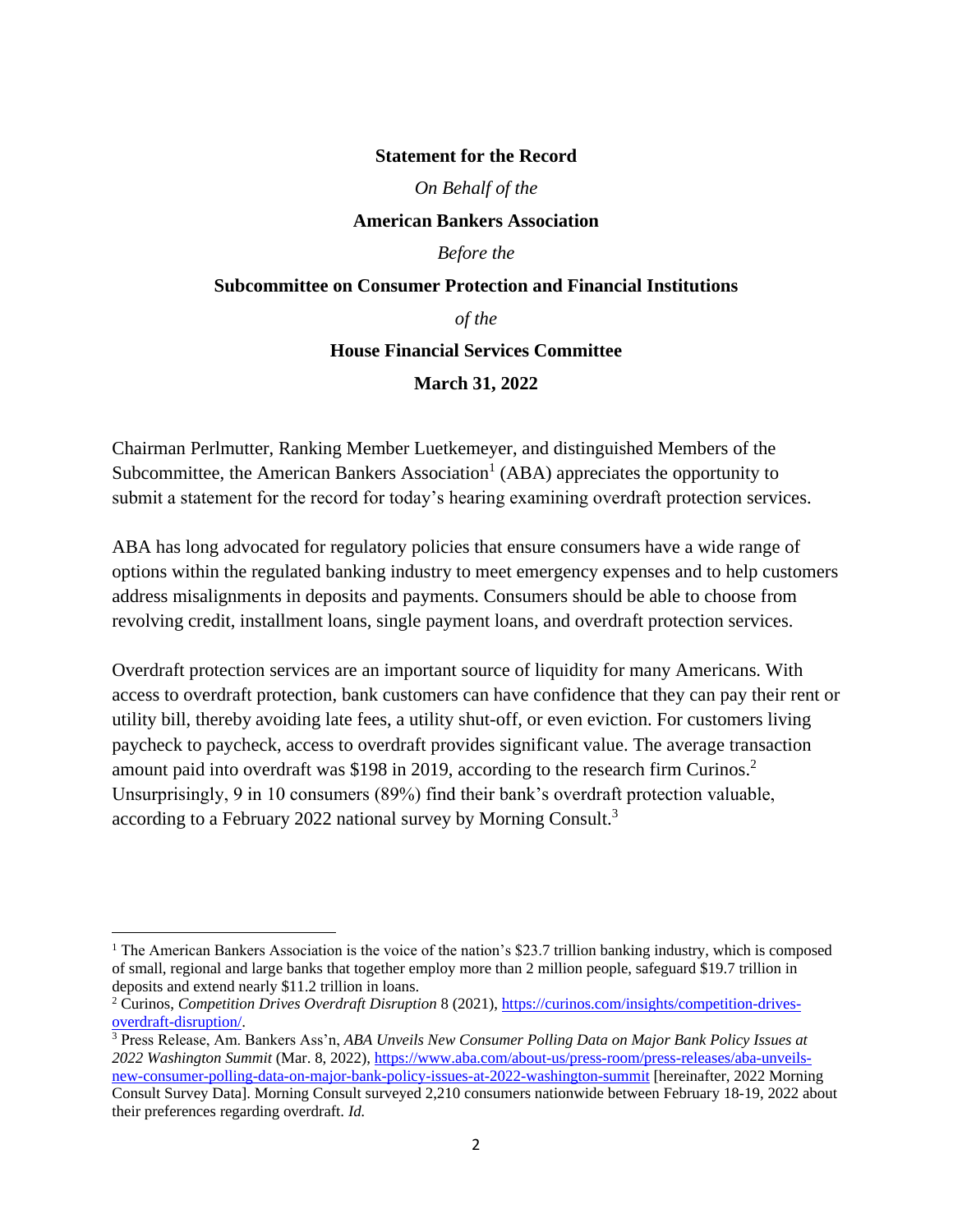As Congress examines overdraft protection services, we urge it to take three steps:

- 1. **Congress should respect and protect consumer choice.** Consumers who do not seek access to overdraft services can open an overdraft-free account, which is widely available at banks across the nation; these include increasingly popular Bank On-certified accounts, which are now available at institutions making up 56% of the U.S. deposit market. However, for those consumers who value access to overdraft protection, Congress should not presume to know what is best for consumers and deprive them of their choice by imposing additional restrictions that would reduce availability of these important services. These restrictions would prevent important payments from being paid, deny customers access to liquidity, and cause customers to incur additional fees and inconveniences. Rather than protecting consumers who choose to access overdraft services, these proposals may drive customers from the banking system and to payday and title lenders, pawn shops, and other nonbank financial service providers.
- 2. **Congress should direct the Consumer Financial Protection Bureau (CFPB) to study why consumers use and value access to overdraft protection.** Congress' inquiry into overdraft services should not be based on selective anecdotes, unsupported assumptions about consumer behavior, or Congress substituting its own view of what is "best" for consumers, but rather on an evidence-based understanding of regular users of overdraft protection—why they use the product, what they understand about their ability to opt in and out, and what their preferences are relative to available alternatives. Congress also should direct the CFPB to study the monetary value provided to consumers by overdraft—i.e., the amount of the charge that caused each overdraft and the amount of late and other penalty fees avoided by the institution's honoring the charge. Absent compelling evidence of knowledge gaps or that consumers are using the product irrationally—i.e., evidence that regular users of overdraft protection do not understand the product and its costs relative to available alternatives—individuals should be assumed to be the best judge of what is in their best interest and should remain free to choose to use overdraft.
- 3. **Congress should encourage regulators to reduce barriers that discourage banks from offering affordable small-dollar credit.** We share Congress' interest in promoting consumer access to safe and affordable small-dollar credit. Congress should encourage regulators to reduce barriers that discourage banks from offering affordable small-dollar credit, such as by directing the CFPB not to initiate new rulemaking to impose prescriptive underwriting or other requirements on small-dollar loans. We should be expanding responsible consumer options in this area, not limiting them.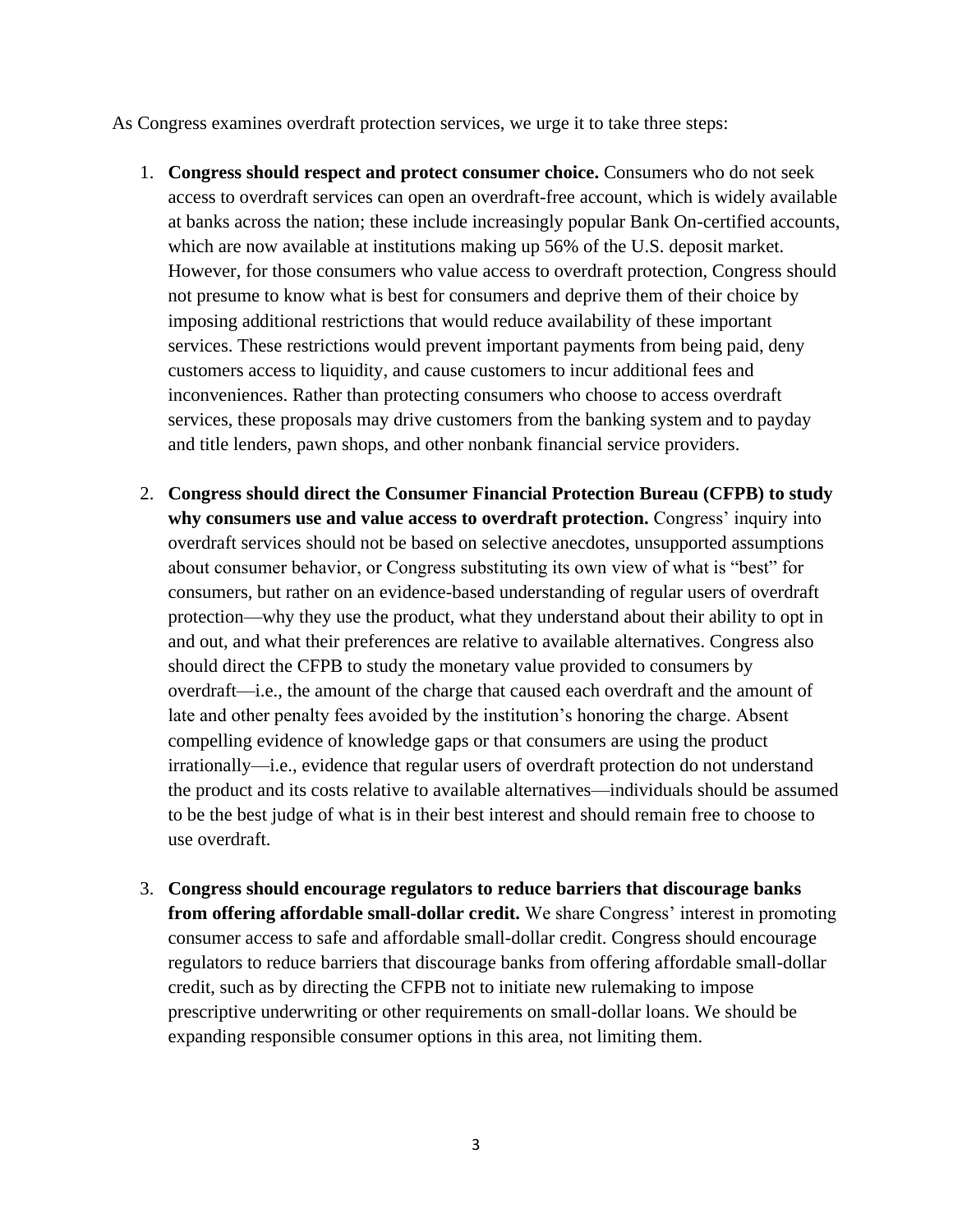# Banks are Evaluating their Overdraft Protection Programs to Respond to Consumer Preferences and Competition

The regulatory framework governing overdraft provides an effective, pro-consumer baseline. In 2009, the Federal Reserve amended Regulation E to require that a consumer affirmatively consent – or "opt in" – to overdraft services before a bank or credit union may impose a fee for an overdraft resulting from a debit card point-of-sale or automated teller machine (ATM) transaction.<sup>4</sup> In the years since implementation of the 2009 rule, depository institutions have evaluated their obligations and the markets they serve, listened to consumer preferences, and responded to the market by innovating how they provide overdraft services.<sup>5</sup> The process has yielded a variety of overdraft protection programs that fairly and transparently respond to consumer needs, promote free choice, and encourage competition.

For example, some institutions give customers at least 24 hours to bring a negative balance to a positive position before charging an overdraft fee or allow customers early access to directdeposited funds. Many institutions do not charge an overdraft fee if the customer overdraws their account by a *de minimis* amount or charge no more than one overdraft fee per day. Other institutions may not charge a transfer fee when money is transferred from the customer's linked account to cover an insufficient funds transaction in the customer's primary account. Finally, some banks and credit unions have announced they will no longer charge overdraft fees or have eliminated the institution's returned item fee. The variety of options demonstrates a competitive marketplace that is responding to consumer preferences and competitive forces.

In addition, today's banks empower customers with real-time information they need to avoid overdrawing their account. Customers can elect to receive low balance alerts by text or email, and they can check balances through mobile and online banking, voice or automated phone service, or ATM inquiries. As referenced above, customers may have the option to link a transaction account to a savings or money market account, personal line of credit, or credit card in order to automatically transfer money into the transaction account if it becomes overdrawn. Furthermore, insured depository institutions nationwide provide overdraft-free account options, including Bank On-certified accounts, at branches and through online and mobile access. In presuming to understand what is best for individual Americans, Congress proposes to substitute its own judgment for that of individual Americans, who have a range of choices not just of where they bank but which account works best for them. Evidence abounds that this approach does not respect the clear message from consumers themselves. Surveys indicate that consumers appreciate these overdraft marketplace changes and are satisfied with the services provided by their bank. The 2022 Morning Consult survey found that 89% of consumers are "very satisfied" or "satisfied" with their primary bank, and 88% agree they have multiple options when selecting

<sup>4</sup> 12 C.F.R. § 1005 *et seq.* (2022).

<sup>5</sup> *See* Am. Bankers Ass'n, *A New Framework for Overdraft Program Compliance* 2-3 (2010), [https://www.aba.com/news-research/research-analysis/a-new-framework-overdraft-program-compliance.](https://www.aba.com/news-research/research-analysis/a-new-framework-overdraft-program-compliance)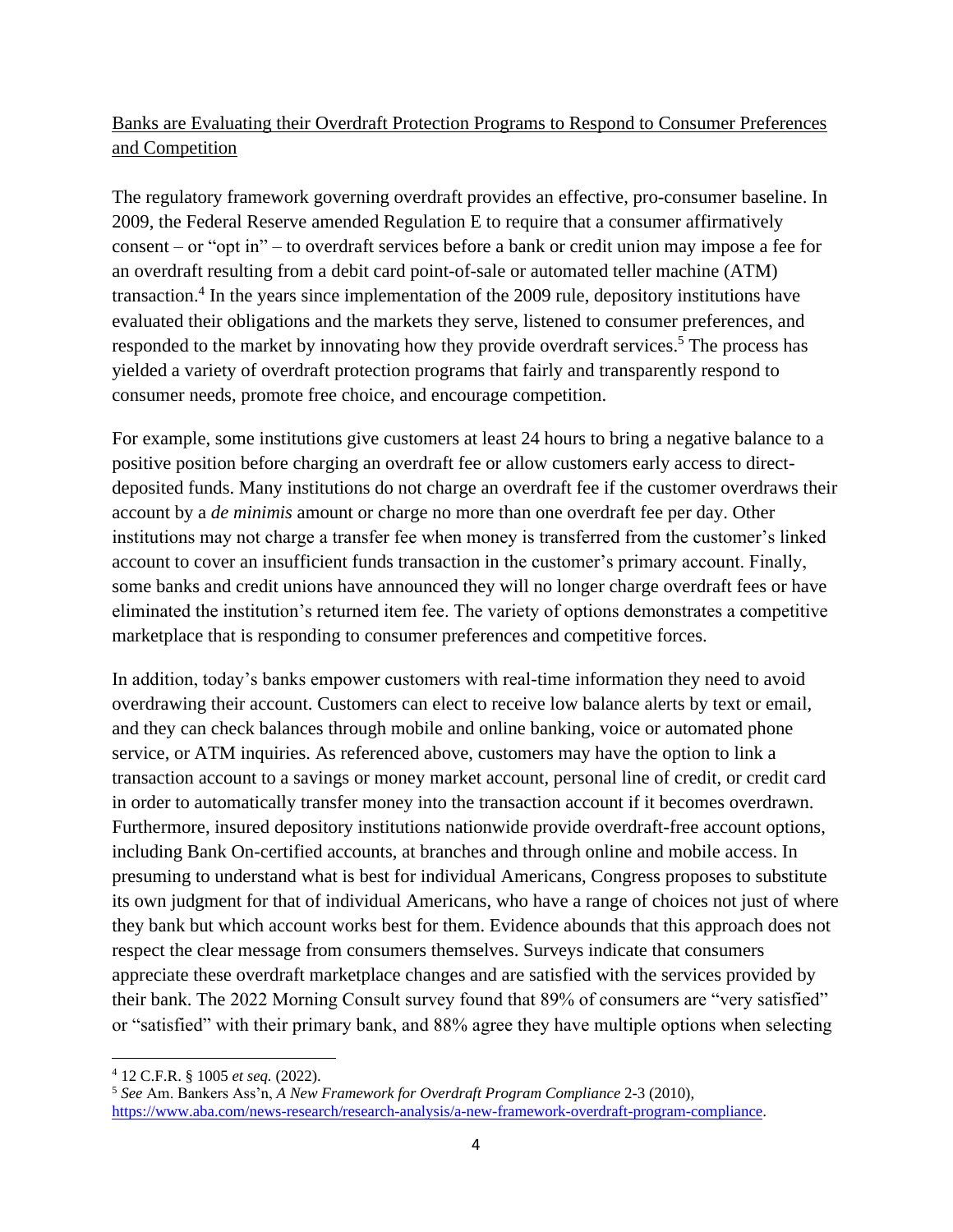products and services such as bank accounts, loans, and credit cards.<sup>6</sup> As financial institutions compete for customers, we can expect to see further innovations in the overdraft options banks make available to consumers.

## Policymakers Should Not Impose Additional Restrictions on a Product that Consumers Value

Banks' innovations to their overdraft programs reflect the fact that the United States has the largest, most diverse, and most competitive financial services marketplace in the world. Our nation is home to nearly 10,000 banks and credit unions, and an ever-expanding array of fintech providers. Consumers enjoy a wide range of choices when it comes to financial products and services, including overdraft protection.

Unsurprisingly, surveys consistently demonstrate that consumers overwhelmingly value overdraft services. The 2022 Morning Consult survey found that:

- 9 in 10 consumers (89%) find their bank's overdraft protection valuable;
- 3 in 4 consumers (74%) who have paid an overdraft fee in the past year were glad their bank covered their overdraft payment, rather than returning or declining the payment;
- 61% of consumers think it is reasonable for banks to charge a fee for an overdraft; and
- Three-quarters of consumers (74%) view overdraft fees as reasonable when large payments like mortgages or rent payments are covered and paid on time.<sup>7</sup>

These findings are consistent with prior surveys. For example, a 2021 Morning Consult survey found that 90% of consumers find their bank's overdraft protection valuable, and 72% were happy the overdraft payment was covered by the bank, rather than returned or declined.<sup>8</sup> Similarly, a 2020 Morning Consult survey found that 89% of consumers find their bank's overdraft protection valuable, and 73% were glad the overdraft payment was covered by the bank, rather than returned or declined. Together, these survey data demonstrate the enduring reality that consumers value the peace of mind offered by overdraft protection and do not want their access to this service limited.

Restrictions on overdraft may lead financial institutions to stop offering these services, which would result in significantly more returned checks and declined transactions. This, in turn, will mean that consumers will pay returned item fees charged by the payee or merchant and late fees, have lower credit ratings, or be required to pay using cash, a cashier's check, or a money order. It should be no surprise that, in the most recent Morning Consult survey, significantly more consumers indicated they would oppose (54%) rather than support (26%) a government proposal

<sup>6</sup> 2022 Morning Consult Survey Data, *supra* note 3, at 1.

<sup>7</sup> *Id.*

<sup>8</sup> Press Statement, Rob Nichols, Am. Bankers Ass'n, *ABA Statement on CFPB Overdraft Research* (Dec. 1, 2021), [https://www.aba.com/about-us/press-room/press-releases/aba-statement-on-cfpb-overdraft-research.](https://www.aba.com/about-us/press-room/press-releases/aba-statement-on-cfpb-overdraft-research)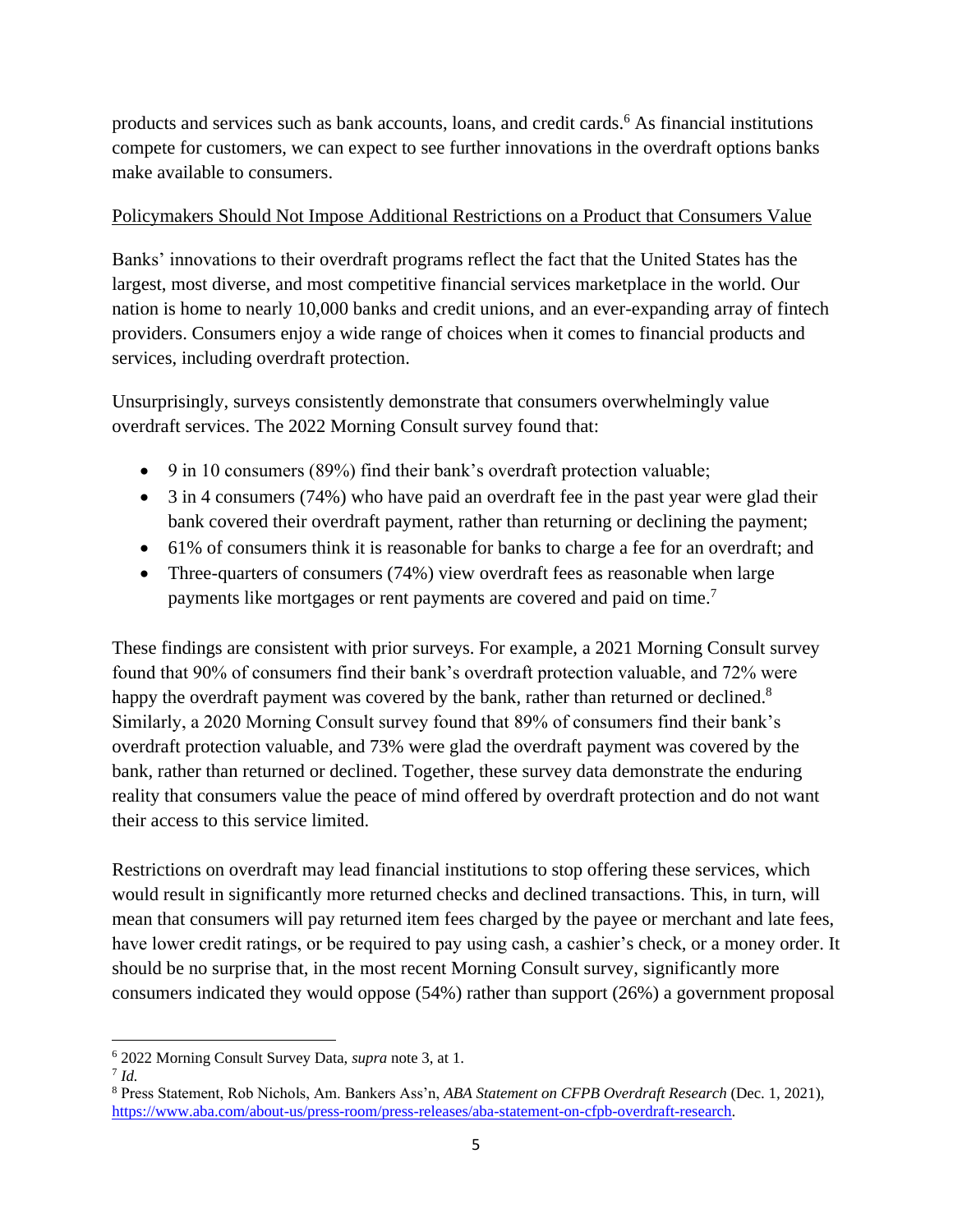to prevent banks from offering overdraft protection.<sup>9</sup> Similarly, in its survey of consumers, Curinos found that 62% of consumers would reconsider their support for new regulation of overdraft if it limited access to the service.<sup>10</sup>

Moreover, statutory and regulatory restrictions can quickly become obsolete as consumer needs and demands, technology, and markets change. And in fact, prescriptive, time-bound statutes and regulations are likely to chill and artificially constrain an otherwise dynamic and competitive marketplace for cheaper, more convenient, and flexible alternatives to cover bank account shortfalls.

## Congress Should Reject Legislation that Would Restrict Overdraft

Legislation introduced in the House of Representatives, the *Overdraft Protection Act of 2021*, would prohibit banks and other financial institutions from charging consumers more than one overdraft fee in a month and more than six overdraft fees in a year, among other provisions.<sup>11</sup> If enacted, the bill would harm consumers by upending the existing regulatory framework governing overdraft. Congress should reject this legislation.

The bill is overly broad and will prevent important payments from being honored. The bill's limit of one overdraft fee per month and six overdraft fees per year applies to *all* overdrafts regardless of form of payment — i.e., all check, ACH, bill-pay, debit card (point-of-sale and recurring) transactions. The Federal Reserve's 2009 amendments to Regulation E intentionally require a consumer's opt-in only for debit card (in-store purchase) and ATM transactions. This ensures that important checks and ACH, bill-pay, and recurring debit card payments may be paid—payments for rent, utilities, automobile, mortgage, and other loans, and necessities. When these payments are declined, it may set off a cascade of significant adverse consequences for the consumer, as noted above.

By restricting the number of overdraft fees a customer may incur, the legislation suggests that Congress knows better than an individual what is best for him or her, substituting a government limitation for consumer choice. The Federal Reserve limited its opt-in requirement to debit card and ATM transactions because the agency determined, after extensive consumer testing, that consumers do not want to have to opt in to overdraft protection for check, ACH, and recurring debit card transactions.<sup>12</sup> They want these transactions paid. Indeed, the 2022 Morning Consult

<sup>9</sup> 2022 Morning Consult Survey Data, *supra* note 3, at 1.

<sup>10</sup> Curinos, *supra* note 2, at 12 & fig. 2.7.

<sup>&</sup>lt;sup>11</sup> H.R. 4277, Overdraft Protection Act of 2021, 117th Cong.  $(2021)$ .

 $12$  In 2008, the Federal Reserve conducted intensive consumer testing of the overdraft opt-in form. Among other conclusions, the Federal Reserve found that consumers understood how overdraft coverage works—"that is, they understood what would happen if they overdrew their account through an ATM, debit card, recurring debit, or check transaction"—and understood that they "had the right to opt out of overdraft coverage." Bd. of Govs. of the Fed. Reserve Sys., Review and Testing of Overdraft Notices iii & iv (2008).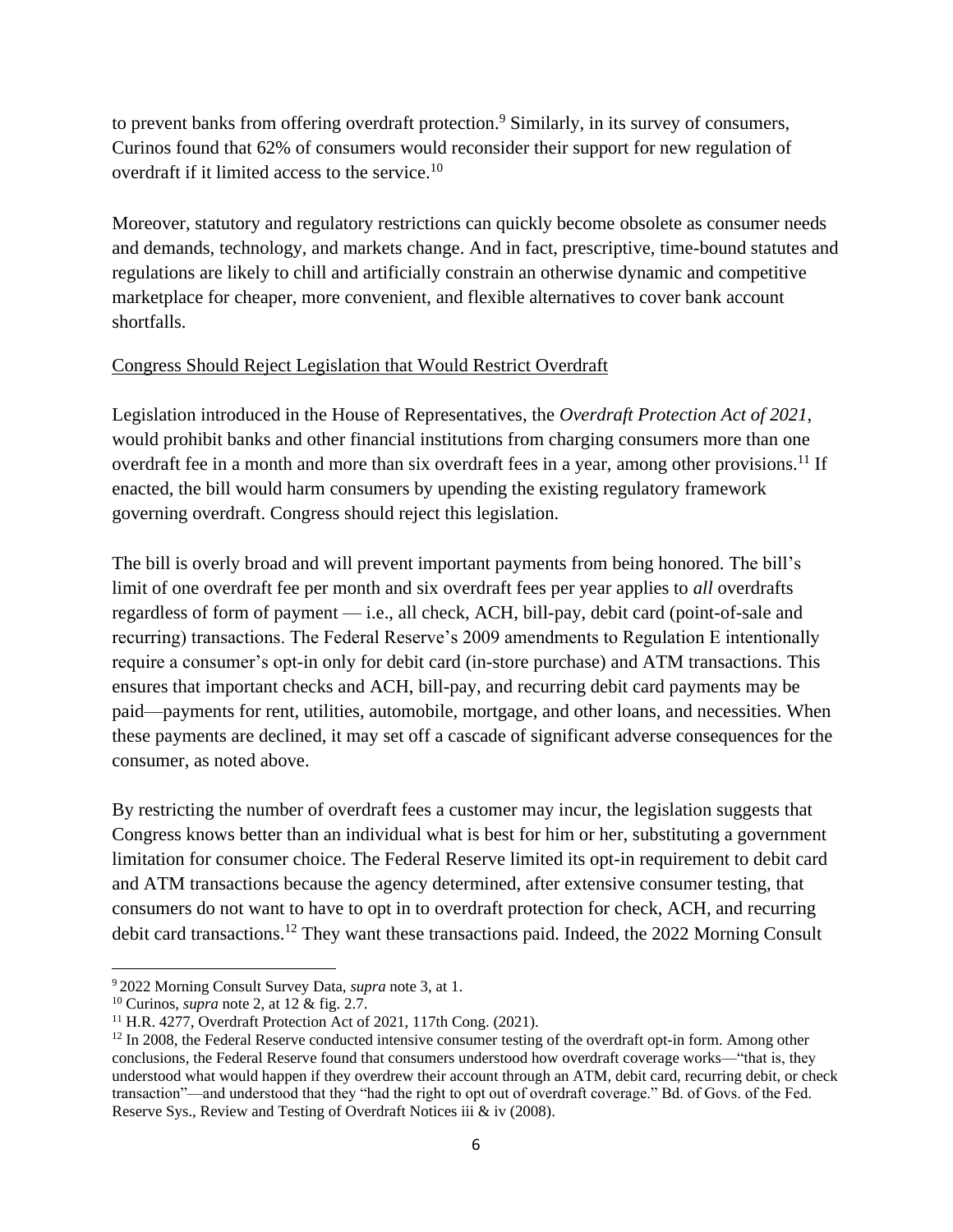survey found that 74% of consumer customers are happy that their depository institution covered an expense when their account was overdrawn.<sup>13</sup> The legislation's limits on overdraft usage overrides this clear consumer preference.

The legislation also is unnecessary because consumers who do not want to have access to overdraft can open an account that does not provide this service. As stated above, consumers already have broad, nationwide access to affordable, overdraft-free transaction accounts (often structured as checkless checking or reloadable prepaid cards), including Bank On-certified accounts, the availability of which are exploding: available accounts have nearly quintupled in the last 18 months alone among banks of all sizes and are reaching low- and moderate-income communities. Congress should not limit the choice of consumers who wish to have overdraft services when overdraft-free accounts are so widely available.

In addition to the limits on the number of overdraft fees that may be incurred, the legislation requires that the amount of any overdraft fee be "reasonable and proportional" to the amount of the overdraft and the cost to the depository institution in providing the overdraft coverage for the transaction. This requirement does not account for the costs to the institution to collect a negative balance or losses to the institution. If overdraft fees cannot reflect the full cost of providing the service, banks may return more items presented against insufficient funds, instead of paying those items into overdraft, especially for those customers who rely most on the service. As noted above, returning important payments results in considerable cost, embarrassment, and inconvenience for consumers. Banks also may limit the availability of fee-free accounts if overdraft fees are restricted.

## Congress Should Direct the CFPB to Study Why Consumers Use and Value Overdraft

Instead of limiting consumers' usage of overdraft, Congress and other policymakers should seek to understand consumers' preferences regarding the product. Specifically, any policy action that may impair access to overdraft services should be based on an understanding of why many consumers choose to use the product. Congress should direct the CFPB to investigate:

- The features that consumers seek when they open a deposit account;
- What occasions or needs typically prompt overdraft use;
- Whether overdraft protection has helped the consumer avoid a late or other penalty fee, meet another emergency need (such as avoiding a utility shut-off or eviction or responding to a medical emergency), or avoid the embarrassment, inconvenience, or other negative consequence caused by a declined transaction;
- Whether consumers who use overdraft protection are aware of, and qualify for, available alternatives for covering overdraft transactions;

<sup>13</sup> 2022 Morning Consult Survey Data, *supra* note 3, at 1.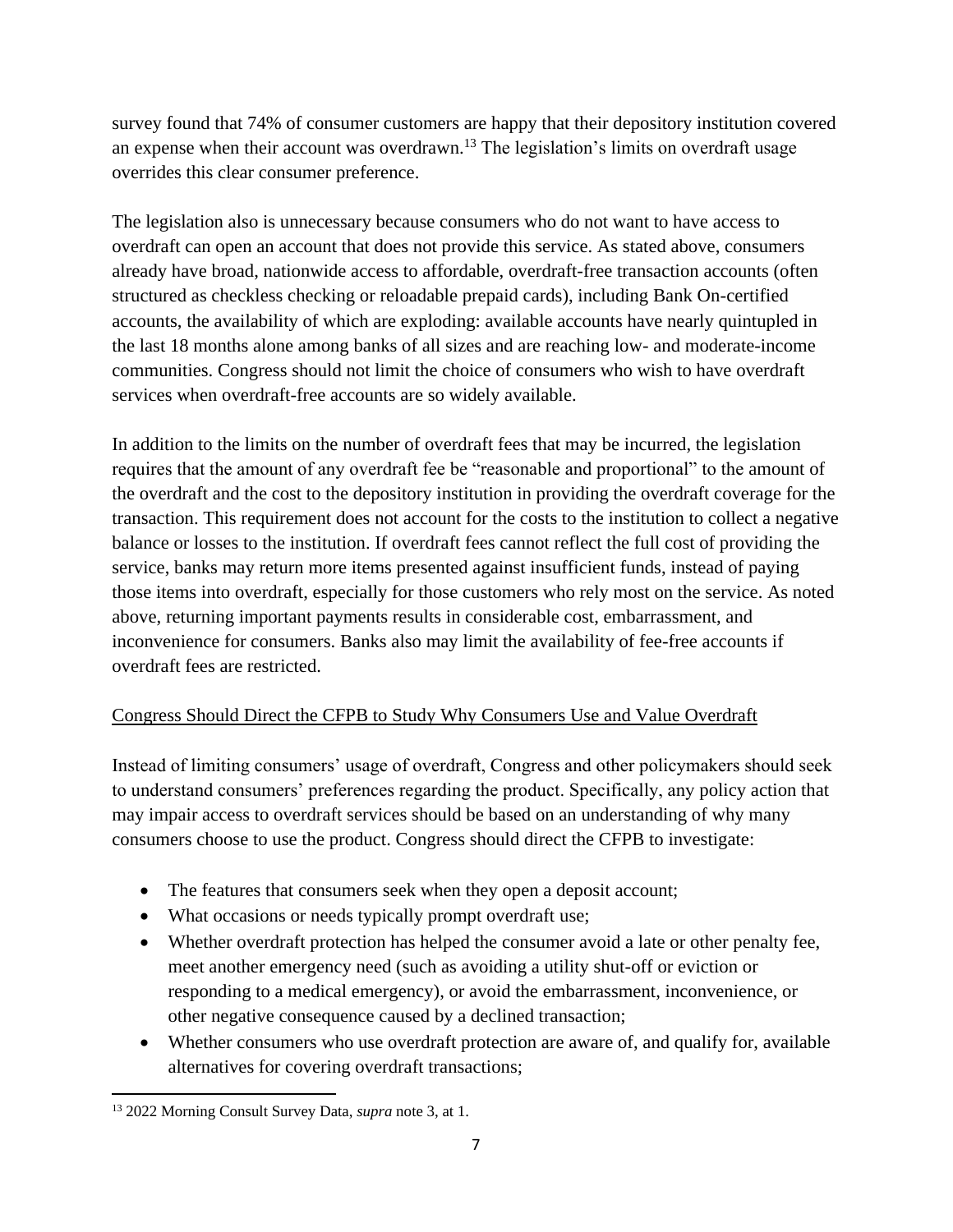- Whether the consumer has prior experience using available alternatives for covering short-term liquidity needs;
- Why many consumers elect to opt-in to debit card overdraft protection instead of using available alternatives for short-term liquidity;
- Whether the consumer has access to modern tools warning them of a potential overdraft, and yet choose to proceed with the transaction;
- What consumers understand about their ability to opt-out and whether they have ever exercised that right; and
- Consumers' options for meeting short-term liquidity needs if access to overdraft protection is restricted or cut off entirely.

The CFPB also should study the amount of the charge that caused each overdraft and the amount of late and other penalty fees avoided by the institution's honoring the charges. These data will help determine the value to consumers of overdrafts. As stated earlier, the Curinos report found that the average transaction amount paid into overdraft was \$198 in 2019.<sup>14</sup> This indicates that overdraft provides significant value to consumers.<sup>15</sup>

# Policymakers Should Reduce Barriers that Discourage Banks from Offering Affordable Shortterm Credit

We share Congress' interest in promoting consumer access to safe and affordable small-dollar credit. Consumers often need this credit to meet emergency expenses, disruptions in pay, and misalignments in the timing of their deposits and expenses. Because borrowers' needs are diverse, policymakers should eliminate barriers to a vibrant market with many choices for small dollar credit, including credit cards, installment loans, single payment loans, and overdraft protection services. Unfortunately, actions by Congress and regulators have stifled the market for this credit. At the same time, Congress has driven up consumers' costs to hold a checking account by limiting debit card interchange fees through the Durbin Amendment and Regulation II.<sup>16</sup> Policymakers should focus their efforts on reducing barriers that discourage banks and other depository institutions from providing short-term credit.

Bank-provided small dollar loans are an important part of the solution to consumers' credit needs. Not only do small dollar loans help consumers navigate liquidity shortfalls, they provide a pathway for consumers to access other bank products. When loans are repaid as agreed,

<sup>15</sup> ABA and other trade associations representing banks and credit unions have urged the Bureau to conduct a consumer survey or focus groups to understand consumers' preferences regarding overdraft and the monetary value provided by overdraft. *See* Letter from Am. Bankers Ass'n *et al.*, to Rohit Chopra, Dir., Consumer Fin. Prot. Bureau (Jan. 13, 2022), [https://www.aba.com/advocacy/policy-analysis/joint-trades-letter-to-cfpb-re-overdraft.](https://www.aba.com/advocacy/policy-analysis/joint-trades-letter-to-cfpb-re-overdraft)

<sup>14</sup> Curinos, *supra* note 2, at 8.

<sup>16</sup> *See* Vladimir Mukharlyamov and Natasha Sarin, *The Impact of the Durbin Amendment on Banks, Merchants, and Consumers*, Faculty Scholarship at Penn Law 4 & 5 (2019).